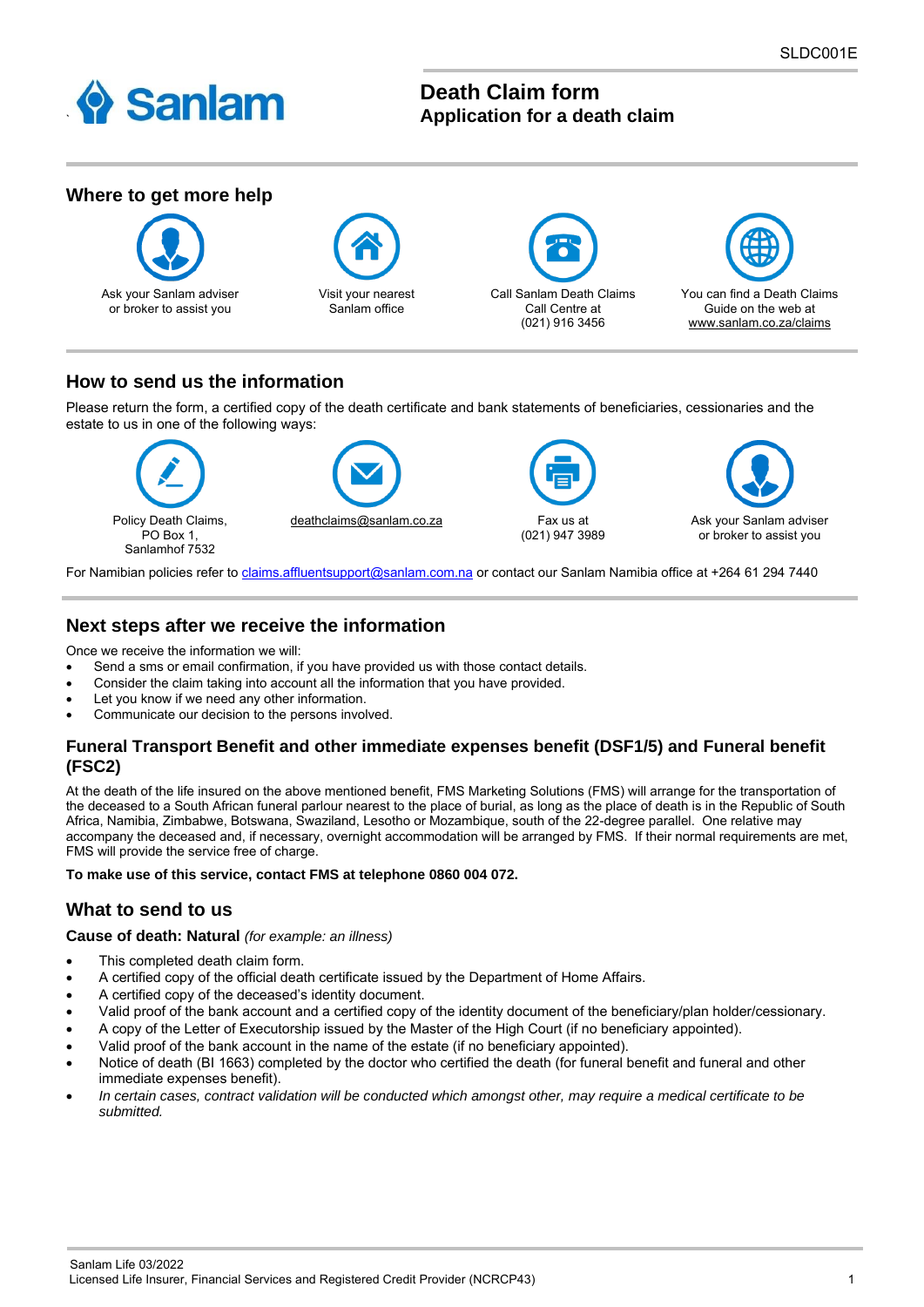### **What to send to us** *(continued)*

#### **Cause of death: Unnatural or unknown** *(for example accident/murder)*

- This completed death claim form.
- A certified copy of the official death certificate issued by the Department of Home Affairs.
- A certified copy of the deceased's identity document.
- Valid proof of the bank account and a certified copy of the identity document of the beneficiary/plan holder/cessionary.
- A copy of the Letter of Executorship issued by the Master of the High Court (if no beneficiary appointed).
- Valid proof of the bank account in the name of the estate (if no beneficiary appointed).
- Notice of death (BI 1663) completed by the doctor who certified the death (for funeral benefit (FSC2) and funeral and other immediate expenses benefit (DSF1/5)).
- Fully completed SAPS statement *(SLDC002E)*.
- Road accident report for accidental death benefits (if cause of death was a motor vehicle accident).
- Judicial inquiry and post mortem report (including J56 and identification of body).
- Results of blood alcohol test (if done)
- *In certain cases, contract validation will be conducted which amongst other, may require a medical certificate to be submitted.*

## **Protection of Personal Information**

Sanlam Life, a subsidiary of Sanlam Limited, will process and protect the personal information as required by relevant laws and the constitution of the RSA. For further information please refer to our Privacy Notice on [www.sanlam.co.za.](http://www.sanlam.co.za/)

## **A. Particulars of deceased**

| Full name and surname                                                                         |                                |                  |  |  |  |  |  |
|-----------------------------------------------------------------------------------------------|--------------------------------|------------------|--|--|--|--|--|
| Identity number                                                                               | Date of death                  | (dd/mm/ccyy)     |  |  |  |  |  |
| Select a cause of death (compulsory field):                                                   |                                |                  |  |  |  |  |  |
| Cardiovascular disease e.g. heart attack, heart failure                                       |                                |                  |  |  |  |  |  |
| Cerebrovascular disease e.g. stroke, aneurysm                                                 |                                |                  |  |  |  |  |  |
| Cancer                                                                                        |                                |                  |  |  |  |  |  |
| Respiratory disorder e.g. pneumonia                                                           |                                |                  |  |  |  |  |  |
| Blood disorder e.g. septicaemia, anaemia                                                      |                                |                  |  |  |  |  |  |
| Endocrine disorder e.g. diabetes, thyroid, pituitary glands, malnutrition                     |                                |                  |  |  |  |  |  |
| Urinary disorder e.g. kidney failure                                                          |                                |                  |  |  |  |  |  |
| Gastro intestinal disorder e.g. gall bladder, liver, stomach, pancreas, Crohns                |                                |                  |  |  |  |  |  |
| Central nervous system e.g. Parkinson's, multiple sclerosis, epilepsy, motor neuron           |                                |                  |  |  |  |  |  |
| Motor vehicle accident                                                                        |                                |                  |  |  |  |  |  |
| Suicide                                                                                       |                                |                  |  |  |  |  |  |
| Murder                                                                                        |                                |                  |  |  |  |  |  |
| Other (provide description of exact cause of death if natural/unnatural on death certificate) |                                |                  |  |  |  |  |  |
|                                                                                               |                                |                  |  |  |  |  |  |
|                                                                                               |                                |                  |  |  |  |  |  |
| Name of doctor or person who certified the death                                              |                                |                  |  |  |  |  |  |
| Telephone number                                                                              | Fax number                     |                  |  |  |  |  |  |
| Where did the death occur?<br>Clinic<br>Hospital                                              | Home<br>Other                  | Admission number |  |  |  |  |  |
| <b>Details of undertaker</b>                                                                  |                                |                  |  |  |  |  |  |
| Company name:                                                                                 | Undertaker company number      |                  |  |  |  |  |  |
| Contact person                                                                                |                                |                  |  |  |  |  |  |
| Business postal address                                                                       |                                |                  |  |  |  |  |  |
|                                                                                               | Postal-/Zip code               |                  |  |  |  |  |  |
| Telephone number                                                                              | Fax number                     |                  |  |  |  |  |  |
| Place of burial or<br>cremation                                                               | Date of burial or<br>cremation | (dd/mm/ccvv)     |  |  |  |  |  |

Licensed Life Insurer, Financial Services and Registered Credit Provider (NCRCP43) 2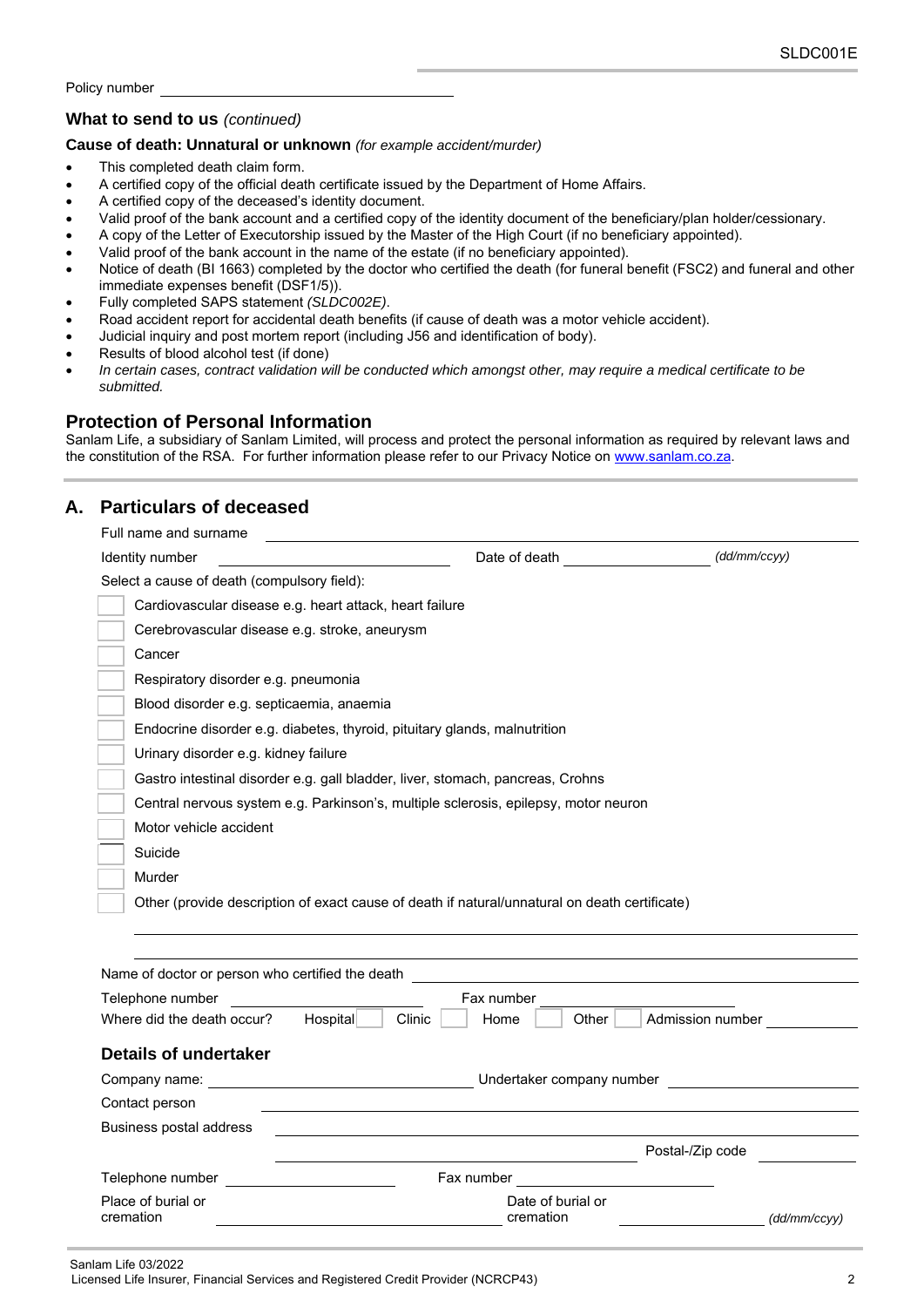|  | Policy number |
|--|---------------|
|--|---------------|

### **B. Who must Sanlam communicate with**

During the claim process we will communicate with the correspondent (persons you choose to receive the correspondence). Please provide the details of your chosen correspondents.

|    | Spouse or family member               | English<br>Afrikaans<br>Correspondence language:                                                                       |                                                |
|----|---------------------------------------|------------------------------------------------------------------------------------------------------------------------|------------------------------------------------|
|    | <b>Full names</b>                     | <u> 1989 - Johann Barn, mars ann an t-Amhain ann an t-Amhain an t-Amhain an t-Amhain an t-Amhain an t-Amhain an t-</u> | Further initials _____________                 |
|    | Surname                               | and the control of the control of the control of the control of the control of the control of the control of the       |                                                |
|    | Identity number                       | Relation to deceased                                                                                                   |                                                |
|    | Postal address                        |                                                                                                                        |                                                |
|    |                                       | <u> 1980 - Johann Barn, fransk politik (d. 1980)</u>                                                                   | Postal-/ Zip code                              |
|    |                                       |                                                                                                                        |                                                |
|    | E-mail address                        | <u> 1989 - Johann Stoff, amerikansk politiker (d. 1989)</u>                                                            |                                                |
|    | <b>Broker or adviser</b>              | Afrikaans<br>Correspondence language:<br>$English$                                                                     |                                                |
|    | Name and surname                      |                                                                                                                        | Broker code <u>_____________</u>               |
|    | Telephone number                      |                                                                                                                        |                                                |
|    | E-mail address                        |                                                                                                                        |                                                |
|    |                                       | Broker/Advisor's Consultant E-mail address                                                                             |                                                |
|    | Other (Attorneys, Bank, Executor)     | Correspondence language:<br>English∣<br>Afrikaans                                                                      |                                                |
|    |                                       |                                                                                                                        |                                                |
|    |                                       |                                                                                                                        |                                                |
|    | Postal address                        |                                                                                                                        |                                                |
|    |                                       |                                                                                                                        | Postal-/ Zip code                              |
|    |                                       | Telephone number _____________________________                                                                         |                                                |
|    | E-mail address                        | and the control of the control of the control of the control of the control of the control of the control of the       |                                                |
|    |                                       |                                                                                                                        |                                                |
|    |                                       |                                                                                                                        |                                                |
| С. | <b>Review your financial planning</b> |                                                                                                                        |                                                |
|    |                                       | Did you know that you can re-invest the money if you are not ready to make a final decision yet?                       | No<br>Yes                                      |
|    | you with your financial planning?     | If you do not have an adviser or broker assisting you, would you like someone to contact you to assist                 | Yes<br>No                                      |
|    | Are you considering a re-investment?  |                                                                                                                        | Yes<br>No                                      |
|    |                                       |                                                                                                                        |                                                |
| D. |                                       | Bank account particulars 1 (Attach valid proof of account)                                                             |                                                |
|    | Account holder:                       | Planholder<br>Cessionary<br>Beneficiary<br>Estate                                                                      | Legal entity                                   |
|    |                                       |                                                                                                                        | (Also complete section $E$ or $\overline{F}$ ) |
|    | Registered name                       |                                                                                                                        |                                                |
|    | <b>Trade Name</b>                     |                                                                                                                        |                                                |
|    | Registration number                   |                                                                                                                        |                                                |
|    |                                       |                                                                                                                        |                                                |
|    | <b>Natural person</b>                 |                                                                                                                        |                                                |
|    | Account holder full name and surname  |                                                                                                                        |                                                |

| Previous name (if applicable) |                      |                                                    |                      |                  |              |        |
|-------------------------------|----------------------|----------------------------------------------------|----------------------|------------------|--------------|--------|
| Date of birth                 |                      | (dd/mm/ccyy)                                       |                      | Gender:          | Male         | Female |
| Country of birth              |                      |                                                    | Relation to deceased |                  |              |        |
| Type of identification        | Identity document*   | copy of applicable document compulsory<br>Passport |                      |                  |              |        |
|                               | Number               |                                                    |                      | Country of issue |              |        |
|                               | Passport expiry date |                                                    |                      |                  | (dd/mm/ccyy) |        |
|                               |                      |                                                    |                      |                  |              |        |

*\*Provide a copy of your Identification document or Identification Smart card*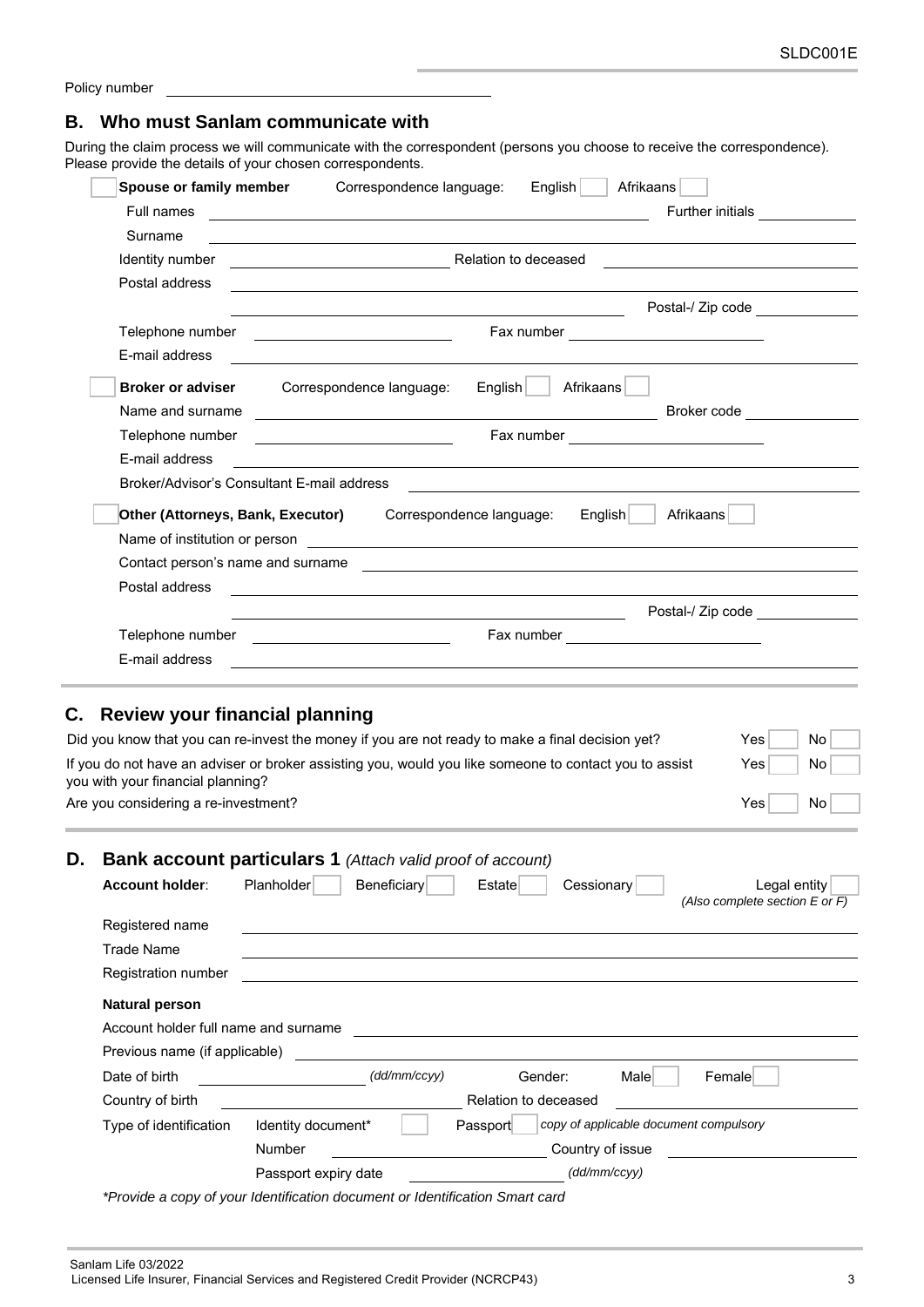| Policy number                                                                                                                                                                                                                                                                                                                                                                                                                |                                                                                                                                                                                                                                      |
|------------------------------------------------------------------------------------------------------------------------------------------------------------------------------------------------------------------------------------------------------------------------------------------------------------------------------------------------------------------------------------------------------------------------------|--------------------------------------------------------------------------------------------------------------------------------------------------------------------------------------------------------------------------------------|
| <b>Bank account particulars 1 (continued)</b>                                                                                                                                                                                                                                                                                                                                                                                |                                                                                                                                                                                                                                      |
| Country and/or Country of citizenship/Nationality                                                                                                                                                                                                                                                                                                                                                                            | <b>RSA</b><br>Other country<br>Yes*<br>No                                                                                                                                                                                            |
|                                                                                                                                                                                                                                                                                                                                                                                                                              |                                                                                                                                                                                                                                      |
| Income tax number                                                                                                                                                                                                                                                                                                                                                                                                            | Tax office <b>Contract Contract Contract Contract Contract Contract Contract Contract Contract Contract Contract Contract Contract Contract Contract Contract Contract Contract Contract Contract Contract Contract Contract Con</b> |
| $\overline{\qquad \qquad }$ $\qquad \qquad (ccyy)$<br>Income tax year ends on                                                                                                                                                                                                                                                                                                                                                |                                                                                                                                                                                                                                      |
| <b>Address and contact numbers</b>                                                                                                                                                                                                                                                                                                                                                                                           |                                                                                                                                                                                                                                      |
| Residential / Business                                                                                                                                                                                                                                                                                                                                                                                                       |                                                                                                                                                                                                                                      |
| address                                                                                                                                                                                                                                                                                                                                                                                                                      | Postal-/ Zip code                                                                                                                                                                                                                    |
| Telephone number Work                                                                                                                                                                                                                                                                                                                                                                                                        | Home                                                                                                                                                                                                                                 |
| Cell                                                                                                                                                                                                                                                                                                                                                                                                                         | Fax                                                                                                                                                                                                                                  |
| E-mail address                                                                                                                                                                                                                                                                                                                                                                                                               |                                                                                                                                                                                                                                      |
| Name of bank                                                                                                                                                                                                                                                                                                                                                                                                                 | Name of branch                                                                                                                                                                                                                       |
| Account number                                                                                                                                                                                                                                                                                                                                                                                                               | Branch code                                                                                                                                                                                                                          |
| Current (cheque)<br>Account type<br>Savings                                                                                                                                                                                                                                                                                                                                                                                  | Transmission                                                                                                                                                                                                                         |
|                                                                                                                                                                                                                                                                                                                                                                                                                              |                                                                                                                                                                                                                                      |
| Bank account particulars 2 (Attach valid proof of account)                                                                                                                                                                                                                                                                                                                                                                   |                                                                                                                                                                                                                                      |
| Planholder<br>Beneficiary<br><b>Account holder:</b>                                                                                                                                                                                                                                                                                                                                                                          | Estate<br>Cessionary<br>Legal entity<br>(Also complete section E or F)                                                                                                                                                               |
| Registered name                                                                                                                                                                                                                                                                                                                                                                                                              |                                                                                                                                                                                                                                      |
| <b>Trade Name</b>                                                                                                                                                                                                                                                                                                                                                                                                            |                                                                                                                                                                                                                                      |
| Registration number                                                                                                                                                                                                                                                                                                                                                                                                          |                                                                                                                                                                                                                                      |
| <b>Natural person</b>                                                                                                                                                                                                                                                                                                                                                                                                        |                                                                                                                                                                                                                                      |
| Account holder full name and surname                                                                                                                                                                                                                                                                                                                                                                                         |                                                                                                                                                                                                                                      |
| Previous name (if applicable)                                                                                                                                                                                                                                                                                                                                                                                                |                                                                                                                                                                                                                                      |
| $\overline{\qquad \qquad }$ $\qquad \qquad$ $\qquad \qquad$ $\qquad \qquad$ $\qquad \qquad$ $\qquad \qquad$ $\qquad \qquad$ $\qquad \qquad$ $\qquad \qquad$ $\qquad \qquad$ $\qquad \qquad$ $\qquad \qquad$ $\qquad \qquad$ $\qquad \qquad$ $\qquad \qquad$ $\qquad \qquad$ $\qquad \qquad$ $\qquad \qquad$ $\qquad \qquad$ $\qquad \qquad$ $\qquad \qquad$ $\qquad \qquad$ $\qquad \qquad$ $\qquad \qquad$<br>Date of birth | Gender:<br>Male<br>Female                                                                                                                                                                                                            |
| Country of birth                                                                                                                                                                                                                                                                                                                                                                                                             | Relation to deceased                                                                                                                                                                                                                 |
| Type of identification<br>Identity document*                                                                                                                                                                                                                                                                                                                                                                                 | copy of applicable document compulsory<br>Passport                                                                                                                                                                                   |
| Number                                                                                                                                                                                                                                                                                                                                                                                                                       | Country of issue                                                                                                                                                                                                                     |
| Passport expiry date                                                                                                                                                                                                                                                                                                                                                                                                         | (dd/mm/ccyy)                                                                                                                                                                                                                         |
| *Provide a copy of your Identification document or Identification Smart card                                                                                                                                                                                                                                                                                                                                                 |                                                                                                                                                                                                                                      |
| Country and/or Country of citizenship/Nationality                                                                                                                                                                                                                                                                                                                                                                            | <b>RSA</b><br>Other country<br>Yes*<br>Nc.                                                                                                                                                                                           |
| * If "Yes", please give other country                                                                                                                                                                                                                                                                                                                                                                                        |                                                                                                                                                                                                                                      |
| Income tax number                                                                                                                                                                                                                                                                                                                                                                                                            | <u> Alexandria de la contrada de la contrada de la contrada de la contrada de la contrada de la contrada de la c</u><br>Tax office <u>________________________________</u>                                                           |
| (ccyy)<br>Income tax year ends on                                                                                                                                                                                                                                                                                                                                                                                            |                                                                                                                                                                                                                                      |
| <b>Address and contact numbers</b>                                                                                                                                                                                                                                                                                                                                                                                           |                                                                                                                                                                                                                                      |
|                                                                                                                                                                                                                                                                                                                                                                                                                              |                                                                                                                                                                                                                                      |
| address                                                                                                                                                                                                                                                                                                                                                                                                                      |                                                                                                                                                                                                                                      |
|                                                                                                                                                                                                                                                                                                                                                                                                                              | Postal-/ Zip code<br>Home                                                                                                                                                                                                            |
| Telephone number Work<br><u> 1999 - Johann Stein, mars and de Britannich (b. 19</u><br>Cell                                                                                                                                                                                                                                                                                                                                  | Fax                                                                                                                                                                                                                                  |
| <u> 1989 - Johann Barbara, martin a</u><br>E-mail address                                                                                                                                                                                                                                                                                                                                                                    |                                                                                                                                                                                                                                      |
| Name of bank                                                                                                                                                                                                                                                                                                                                                                                                                 |                                                                                                                                                                                                                                      |
|                                                                                                                                                                                                                                                                                                                                                                                                                              | Name of branch                                                                                                                                                                                                                       |
| Account number                                                                                                                                                                                                                                                                                                                                                                                                               | Branch code                                                                                                                                                                                                                          |
| Current (cheque)<br>Savings<br>Account type                                                                                                                                                                                                                                                                                                                                                                                  | Transmission                                                                                                                                                                                                                         |